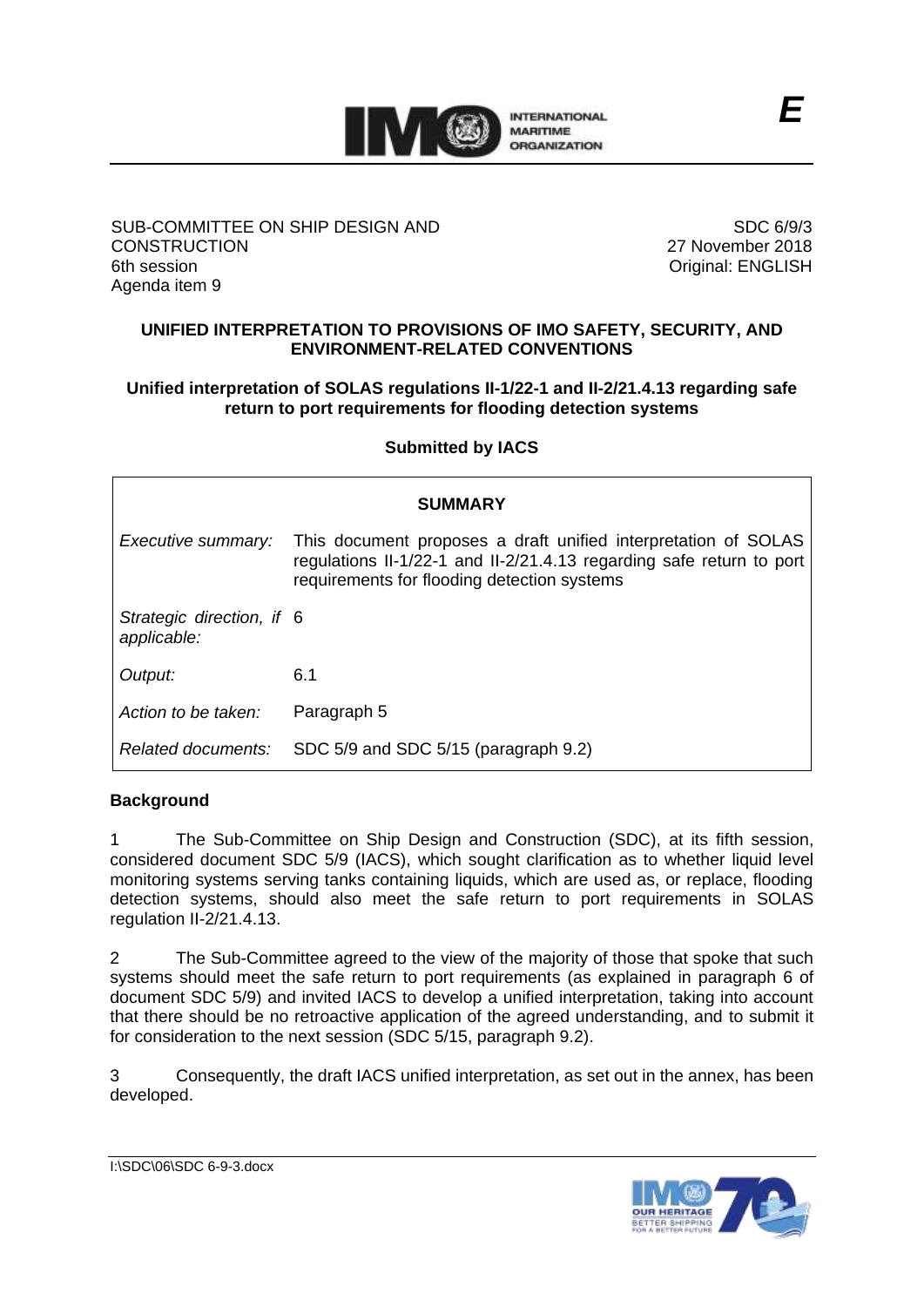4 In considering the view expressed at SDC 5 that there should be no retroactive application, as provided in paragraph 2 above, IACS proposes that this unified interpretation should be applied to ships contracted for construction on or after 1 July 2019, unless IACS members are provided with written instructions to apply a different interpretation by the Administration on whose behalf they are authorized to act as a recognized organization.

# **Action requested of the Sub-Committee**

5 The Sub-Committee is invited to consider the draft Unified Interpretation provided in the annex and take action as appropriate.

\*\*\*